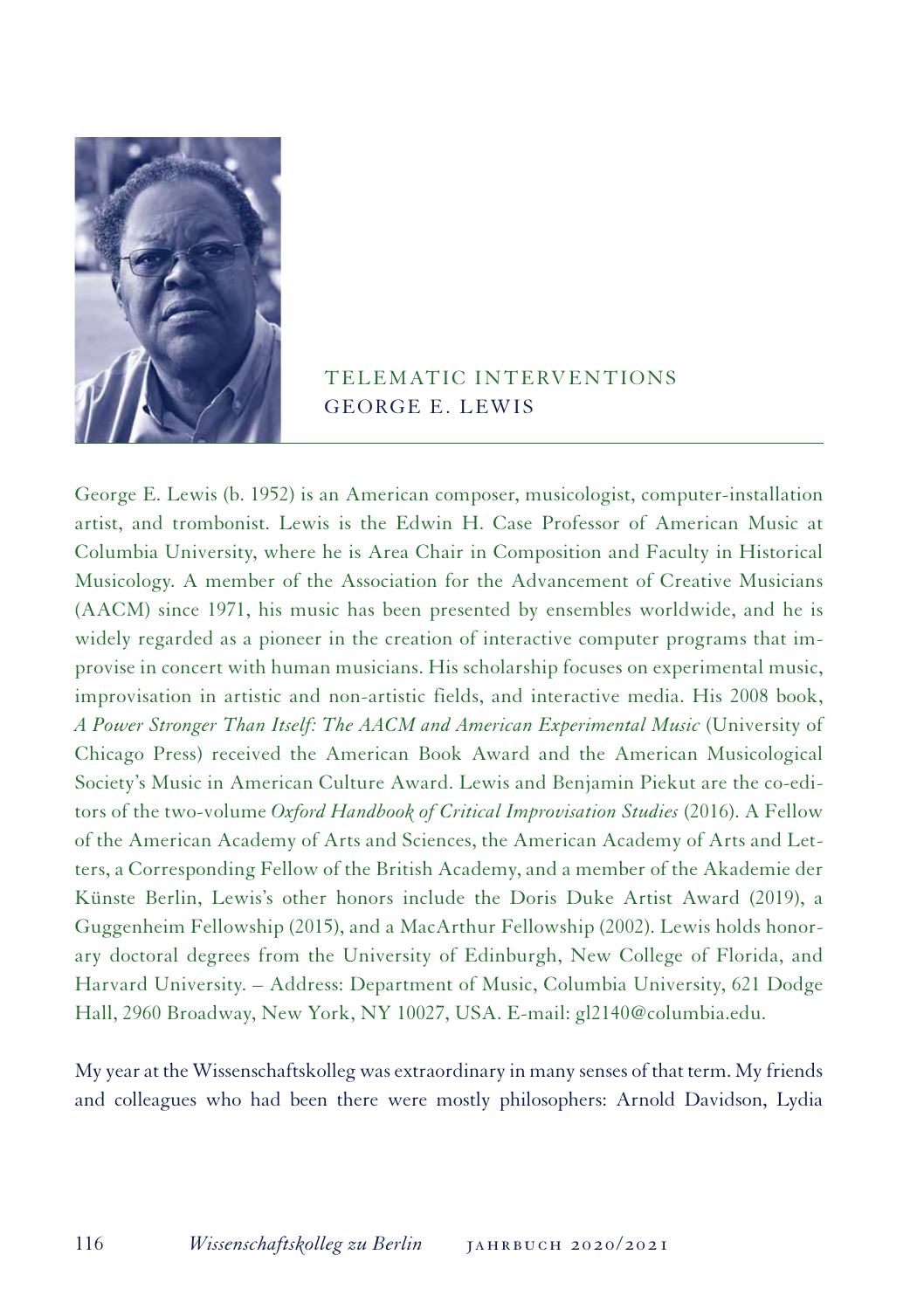Goehr, Philip Kitcher, Pat Kitcher. They all raved about their time at the Wiko. So I was ready for a kind of Wonderland intellectual experience – but then, the pandemic came along.

This was the year that education, scholarship, and performance around the world became telematic. For us there were no concerts, no restaurants, no museums, no in-person Wiko lunches, dinners, or colloquia. Incredibly intricate national government restrictions on inside meetings meant that we and our friends held discussions as we walked around Grunewald, with its wonderful lakes and swans, in the dead of the Berlin winter.

But I had always wanted to live in Germany for an extended period, and living on the top floor of our beautiful Villa Walther apartment, with a balcony view of the Herthasee and sunlight streaming in all day, was a dream that was actually being fulfilled, even if interacting on a regular basis with Berlin friends and colleagues I'd known for many years became difficult. The incomparable support of the brilliant staff of the Wiko helped get us all through the worst of it. Dunia Najjar made sure we got lunch every day, even arranging for the meals to be brought to our apartments during the high tide of the pandemic. Otherwise, the people I connected with the most were Maike Schaper, Andrea Bergmann, Vera Pfeffer, Deniz Gündogdu, Pit Hertling, Leonard Westphal, Gesine Rodewald, Nina Kitsos, Ivonne David, and Dennis Grimm, all of who made sure that everything worked. You could really rely on them, and with steady leadership from Barbara Stollberg-Rilinger and Thorsten Wilhelmy, I felt that everyone was helping us to make the very best of a super-difficult situation. I'd like to thank everyone named above and all their colleagues.

I came to Berlin from New York City in late September 2020 with my spouse Miya Masaoka, Professor of Sound Art at the School of the Arts at Columbia University, and our son Tadashi Lewis, then 15 years old. We were scheduled to arrive at the Wissenschaftskolleg in early August, in time for Tadashi to join his colleagues at the JFK High School in Berlin. However, his passport had expired in May, and we were not able to procure a new one for him because the US Passport Office was basically closed due to COVID-19. One day in late September, after a delay of several months during which we were despairing of actually getting to Berlin at all, Miya had a dream that we had received the passport. I had just called the agency earlier that day, and was told that the passport was still "processing." So I called again, and somehow, the message was that the passport had been mailed to us! We ended up arriving two days before the deadline for enrollment at JFK, and even though Tadashi had missed six weeks of school, the wonderful thing was that unlike New York, Berlin still had *Präsenzunterricht*. That only lasted until late November, unfortunately, and did not resume until April.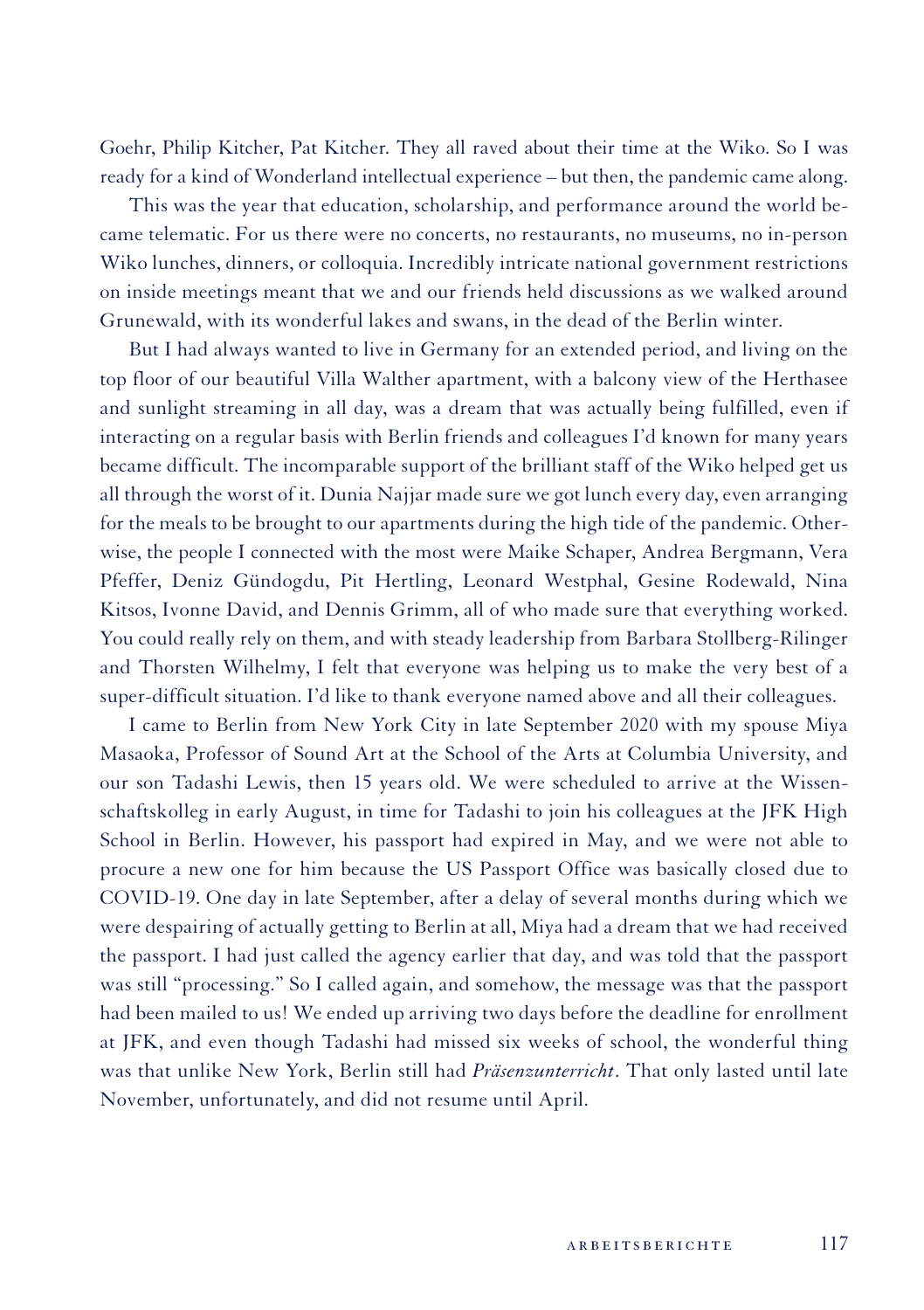So Tadashi was able to make some friends and even pass his *Mittelschulabschluss* examination (as well as studying German), but was deprived of much of the fellowship of meeting students, which we are still quite sad about. Tadashi's lifeline was the Internet. With a six-hour time difference, he was able to converse and play video games with his friends back in New York. For me, it was my work. I came to the Wiko with a plan to write an opera that was a combination of W.E.B. Du Bois's 1926 science fiction/dystopia short story, *The Comet*, and Monteverdi's *The Coronation of Poppea*. By January 2021, it was clear that COVID was not going to allow the opera to be performed by June 2021, so it was postponed indefinitely. Meanwhile, Miya was continuing to teach remotely at Columbia, and in March 2021, she became a Guggenheim Fellow, which prompted many congratulations from people at the Wiko. For both me and Miya, there were also the incredible weekly colloquia and occasional presentations – so many people whose work I had read, or hope to read before I shuffle off this mortal coil.

For the entire fellowship year, starting in early August 2020, Miya and I took Wikoorganized group German lessons over Zoom. Mine were with Eva von Kügelgen, and the depth of her erudition, her patience, and her ardent love of teaching made an enormous, possibly life-changing difference for me. I first started studying German as a third-grader in Chicago at the age of nine, and I continued studying the language right through my second year of university. From around 1976 to 2010, when I was still a touring musician, I worked frequently in the BRD and the GDR with German musicians. However, I was always a bit embarrassed at my command of the spoken language, which still seemed unsure even after all that experience.

Eva encouraged me to throw off those shackles of self-doubt, and I found that many of my German friends and colleagues were relieved that they didn't have to write emails or talk to me on the phone in English anymore. I still made lots of mistakes, but it didn't matter now. Everyone I talked to was so encouraging – "dein hervorragendes Deutsch," usw. I also used the television as an educational tool, a partial substitute for the relative lack of live contact with people in Berlin. I really didn't care what I watched – documentaries, breakfast shows with celebrity gossip, soap operas, *Schlagermusik*, the news, latenight political humor, game shows, home shopping, shows in Bavarian and other dialects. The subtitles were a big help, not least while we were watching live German-language commentary on the shocking January 6, 2021 invasion of the US Capitol, the bellwether of the current surge of criminal authoritarian behavior that I hope US democracy can beat back.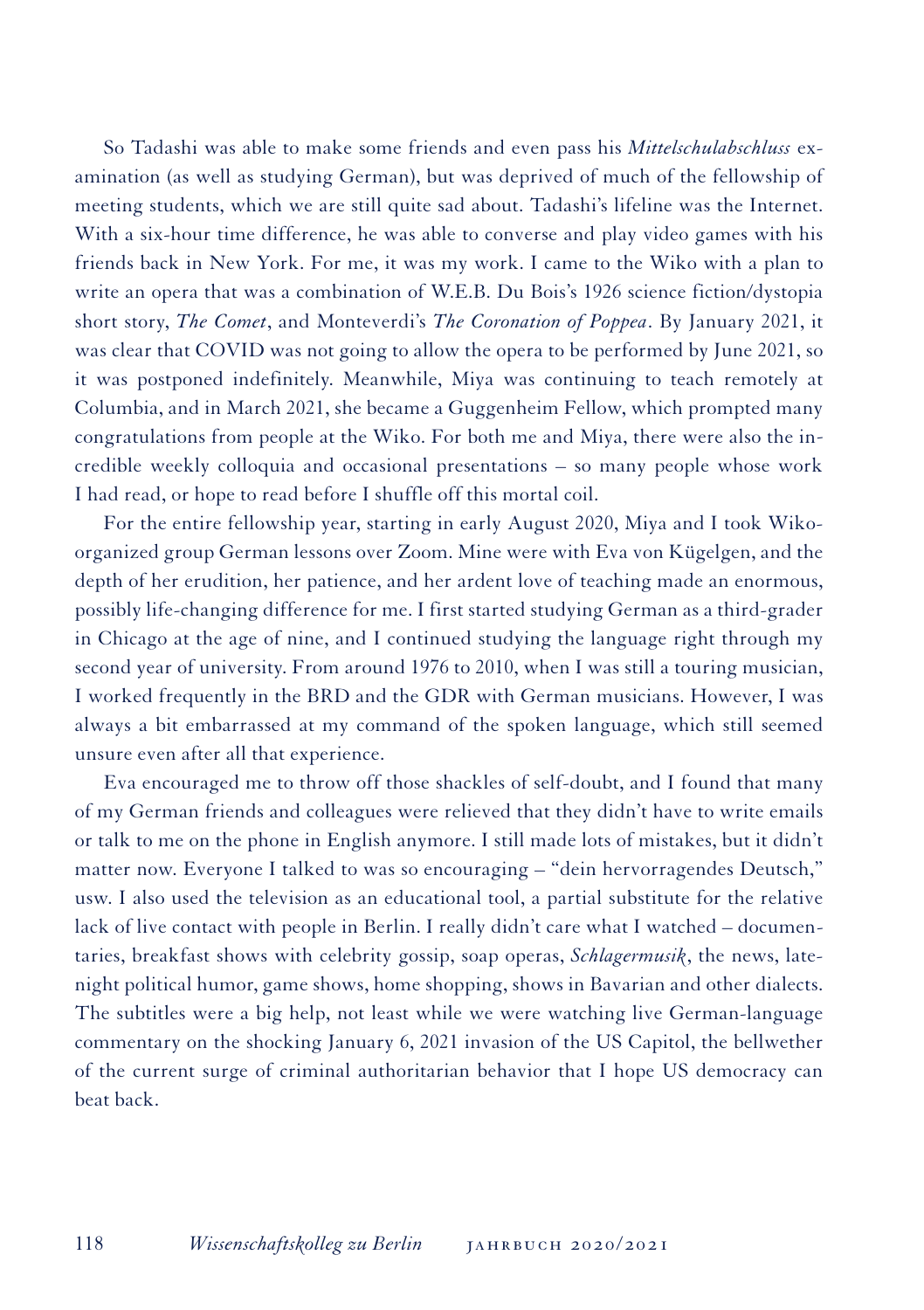Eva also assigned readings from Uwe Pörksen's book about the Wiko, *Camelot in Grunewald: Szenen aus dem intellektuellen Leben der achtziger Jahre*. Pörksen's account of the very first year of the Wiko's existence, 1981/1982, portrayed the Wonderland that I was experiencing a 21st-century version of, with people like Michel Lallement, with whom I bonded through Erving Goffman (even if my grasp of Max Weber was embarrassingly slim), Christel Fricke, Ève Chiapello (and her husband Guy and daughter Claire), Yossi Yovel, Shamil Jeppie, Minou Arjomand (who I worked with at Columbia for a semester while she was a graduate student), Andreas Dorschel, Alexander Bevilacqua, Jan-Werner Müller, Erika Kiss (who provided a very useful reference for my 2020 Haus der Kulturen der Welt talk on "Telematic Afrofuturism"), Munem Wasif and his artist spouse, Reetu Sattar, Sonja Dümpelmann, Daniel Schönpflug, and Anna Frebel, who inspired Tadashi with her book, *Searching for the Oldest Stars*. I even participated in an online Wiko reunion of the 2001/2002 cohort, invited by my former Columbia colleague in Psychology, Elke Weber, who along with her husband is hugely knowledgeable about new music.

This newly recovered German bore some very interesting implications. I had already been working on issues around music curation in Germany and Europe, and in September 2020 I gave a talk "at" (telematically) the Akademie der Künste as part of the symposium "Curating Diversity in Europe: Decolonizing Contemporary Music." I published this talk in the German online magazine *Van Outernational* as "New Music Decolonization in Eight Difficult Steps." The talk went semi-viral and I am always hearing from people who have read it or its translations into German and French. Around the same time, I curated a program of the music of Afrodiasporic classical composers, which was presented by the London Sinfonietta in October 2020. However, the day before the family and I were supposed to leave for London, the entire UK became a COVID-19 *Risikogebiet*. So the concert went on, but our trip was off, as well as my later invitations to give talks at Oxford and Cambridge, which ended up being done telematically.

In November 2020, I co-organized a similar program around the theme of "Vielfalt erleben," with the Ensemble Modern, one of the very best contemporary music groups in Germany, and really anywhere. We organized a five-hour telematic symposium in Frankfurt on issues in diversity and curation, and a livestreamed concert at the Philharmonie Essen. This was perhaps the first time in many years that I dared to do a pre-concert interview in German. After that, I started doing German-language radio interviews on this theme, i.e., "Black Lives Matter: Auch in der Musik?" fairly frequently, on rbbKultur, Deutschlandfunk, and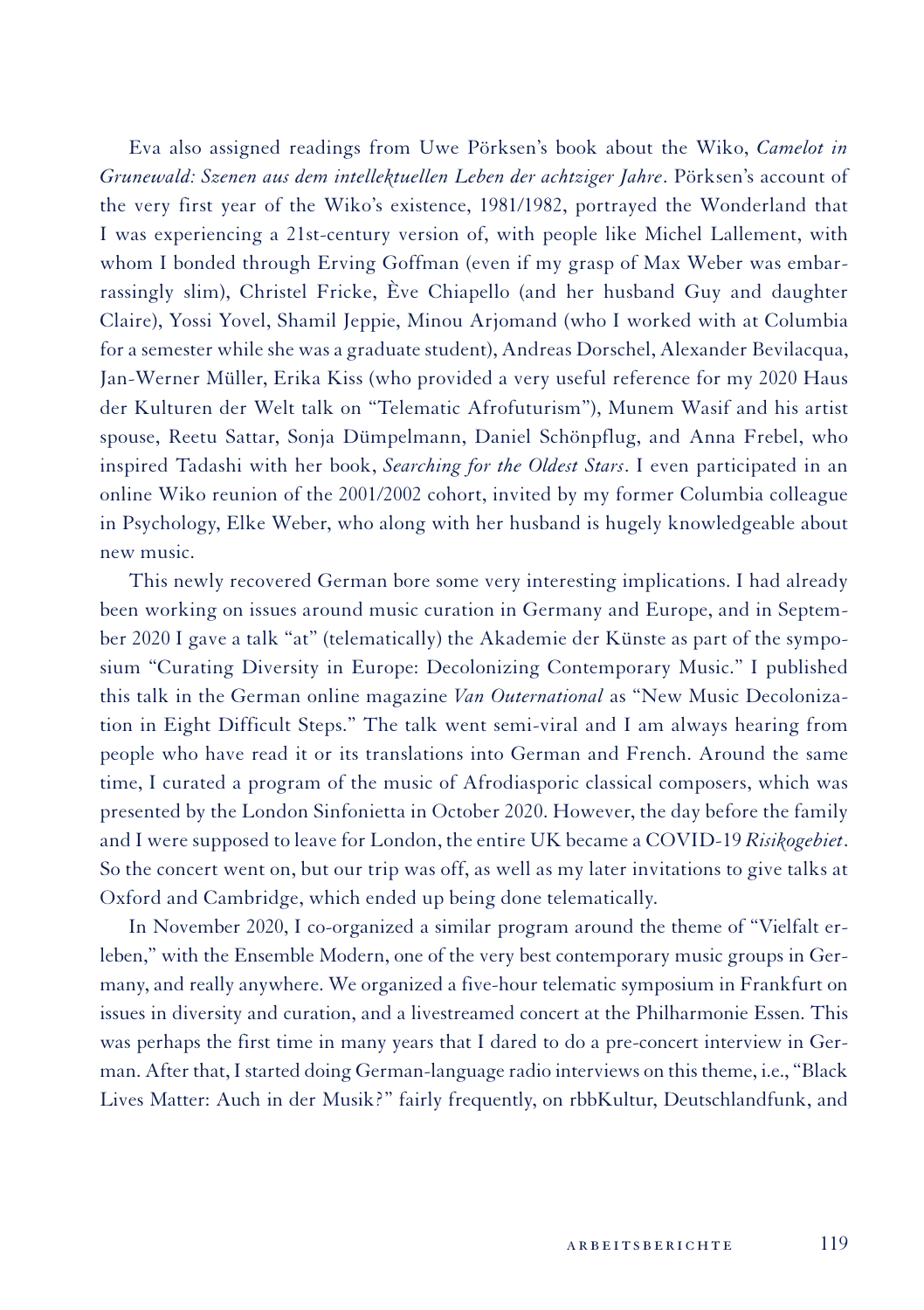Austrian radio as well. In this way, I was able to mediatically further my modest intervention in the discussion of new music in Germany and Europe. I don't think any of this would have been possible without the encouragement of Eva von Kügelgen, so I imagine that she can be credited with helping to decolonize new music.

Of course I was aware that I was the first black person of Afrodiasporic descent to serve as composer in residence; I am also aware that my successor, Liza Lim, was just the second woman and second person of Asian descent ever in this position. From my informal research on the Wiko sites, I believe that there have been around eighteen black Afrodiasporic Fellows, out of a total of 1,870 Fellows since the first cohort in 1981. The very first black Fellow came in 1999/2000, eighteen years after the first cohort. From 2013 forward, there has been at least one black Fellow each year, although it seems that no black scholar has ever served as a Permanent Fellow.

On one view, this phenomenon was related to the near-absence of Afrodiasporic histories and composers on European stages and academic histories, which I had been critiquing in my own academic writing, using social scientist Patrick Simon's observation about Western Europe's "refusal to include ethnic categories in official statistics." While the pretext is given that this absence promotes national unity and avoids identity politics, Simon wonders whether "the negation of minority identities that prevails in France in the name of universalism is not often simply a tactic for consolidating the position of dominant groups." So, at the risk of appearing unseemly in a European context, I did count the number of black Wiko Fellows, as well as reading their Yearbook contributions. This counting and reading helped me realize that I had become part of the history of a singularly world-class scholarly institution, which deepened my appreciation.

Of the previous resident composers, I appeared to be one of the few with an equal footprint in academic writing – sometimes on contemporary music, but also on new technologies and visual art. At the beginning of my fellowship year, I felt the need to emphasize that aspect somewhat; at the opening introduction of the Fellows, this part of my work was not mentioned, whereas trombone playing, which I hadn't done since the last time I was in Berlin in 2018, was marked for exceptional emphasis. At that early moment in my fellowship year, with the foregoing history of black absence in mind, I could see right away that I would have a bit of extra work to do; thus, I've taken a documentarian rather than a speculative tack for my Yearbook contribution.

Of the 472 fellows from the US, just 3 were African Americans. The first came in the 2014/2015 cohort; I was the third. As with classical music's sensory deprivation issues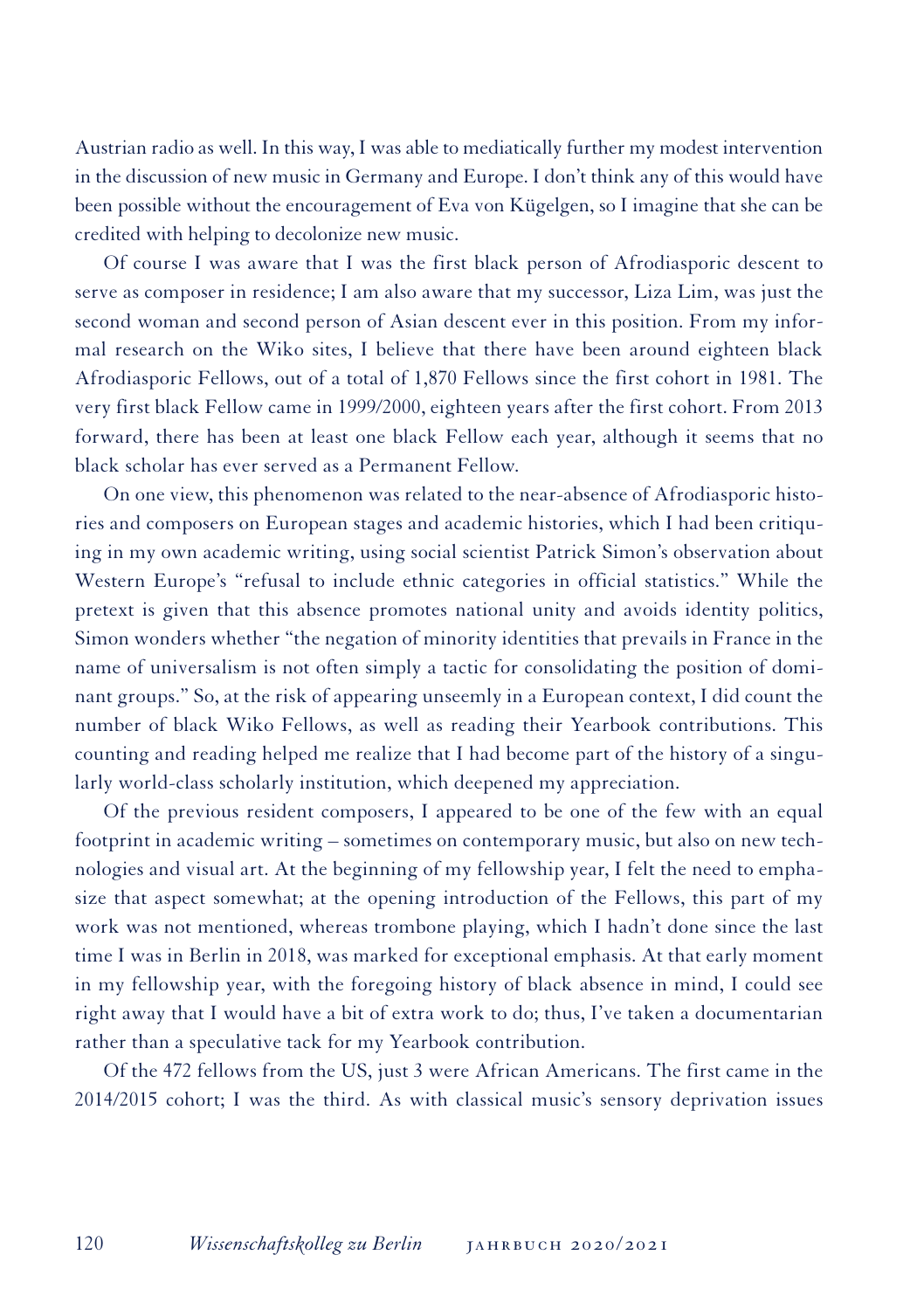regarding the sonic absence of Afrodiasporic composers, that's a lot of widely influential scholarship to be deprived of. One could imagine people like the MacArthur Fellows Saidiya V. Hartman and Fred Moten, or perhaps Ruha Benjamin, Robert Gooding-Williams, Robin D.G. Kelley, Hortense Spillers, Kimberlé Crenshaw, Cheryl I. Harris, and Alondra Nelson, as well as non-US people working on African American culture, such as Paul Gilroy, Hazel Carby, Kodwo Eshun – so many people. Perhaps this explains why, when telling people about my opera project, I had never before encountered so many major scholars in one place who had never heard of W.E.B. Du Bois. Since "by their fruits ye shall know them," this track record points to the need for a more diversely aware brain trust around the selection process for Fellows. I'm happy to sign onto that task if needed, but I could also think of a number of people who could help with that.

The Three Cultures Forum colloquia, brilliantly organized by Daniel Schönpflug, were particular highlights of my fellowship year. I made presentations in two of these colloquia; the April 21 event, "Systematizing 'Race': Practices and Theories in an Emerging Modern World," with Alexander Bevilacqua, Christel Fricke, and Ella Shohat, was particularly germane to what I was doing in classical music curation. While I was preparing my TCF presentation, Christel Fricke, who became a real friend, brought my attention to an article in the *Neue Zürcher Zeitung* that had been published just the week before, by a Kant expert who presented a ringing attack on those who would dare raise any issue regarding the philosopher's obvious racism, while making such easily refutable statements as "Kant makes no statement of his own about blacks." As with my own work on the inclusion of the Afrodiasporic in new classical music, I've found that pointing out these issues implicitly calls into question the standing of those experts who have somehow spent their careers ignoring and/or denying them, as well as being unaware of people who have already done this work, such as Emmanuel Chukwudi Eze, Robert Berlusconi, or 2015 Wiko Fellow El Hadii Ibrahima Diop.

However, I've also been critical of the too-easy loading of all issues of this kind, particularly in Germany, onto the heavily overworked sign of *Rassismus*. As I told a colleague in preparation for one of the many telematic talks I gave during my Wiko year, simply labeling the complex, intersectionally experienced dynamics of race as even institutional *Rassismus* cannot account for why so few Afrodiasporic composers have their works performed in Europe. Rather, one must unpack the discursive tactics, such as the construction of an identitarian consensus that such composers are somehow not "part of the tribe," and therefore are to be ignored, clearly marked as exceptional outsiders, portrayed as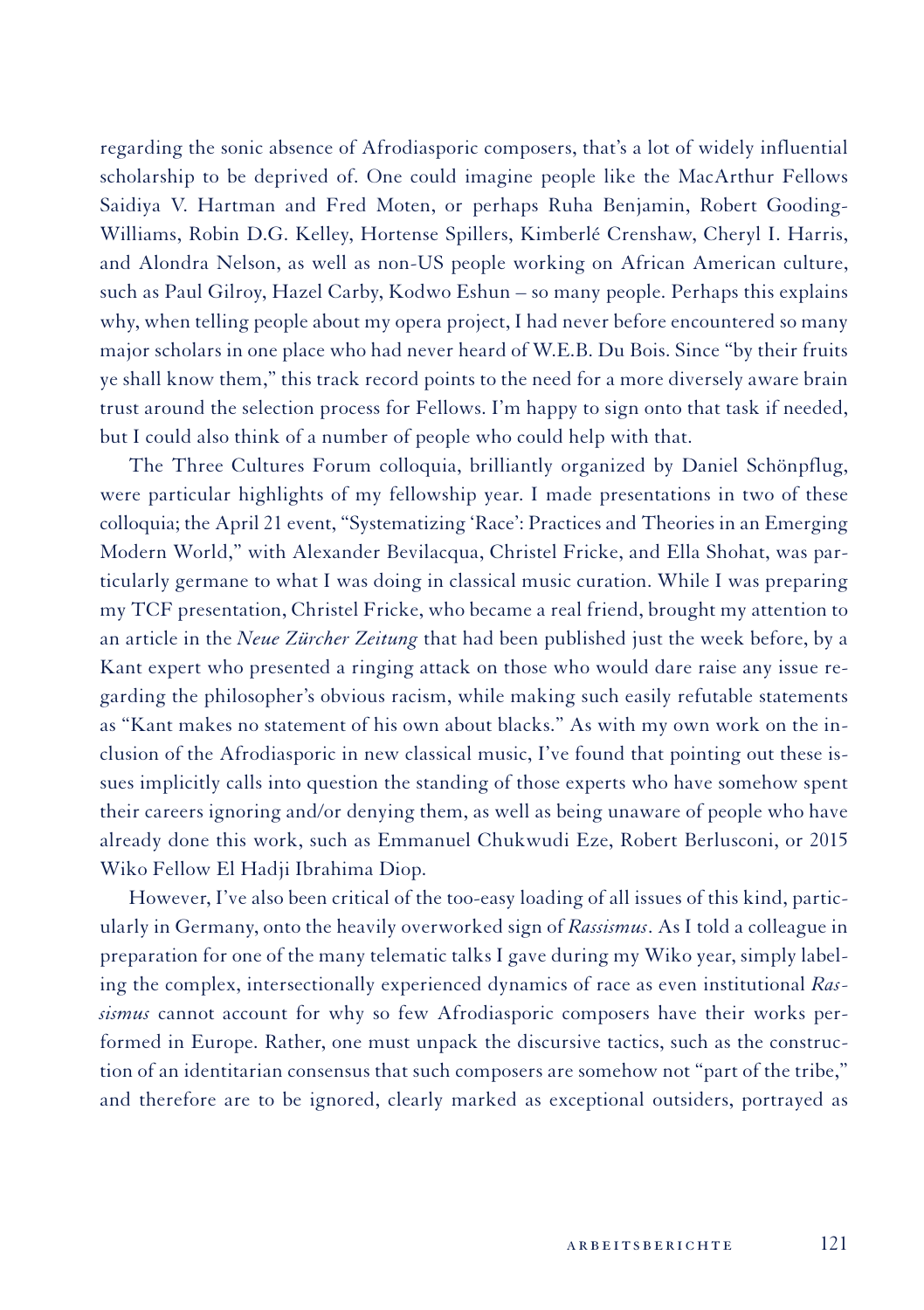merely bringing coals to Newcastle, or framed as actually non-existing – the "Mythos der Abwesenheit," a term I borrowed from my former student in musicology Dana Reason that was used as the headline of a 2019 *Neue Musikzeitung* article on my work. This is the real identity politics: "Woher kommst du eigentlich?", the title of a 2021 3sat television show on being black in Germany. Of course it was not helpful that the term "Rasse" itself is fraught with contradictory meanings and is not easily translatable into the US/Anglophone notion of "race." Daniel Schönpflug, organizer of the Fellow Forum, as well as Sonja Dümpelmann, provided me with an introduction to German-language scholarship that probed this conundrum. Based on this I was able to build a useful bibliography on the topic.

This TCF also influenced one of my Wiko composing projects, on the 18th-century Afro-German philosopher Anton Wilhelm Amo, who was already teaching philosophy at the University of Wittenberg when Kant was just ten years old. My piece *Amo* for five voices and electronics, with texts in Latin, German, Dutch, and Twi (Amo's mother tongue) based on Amo's 1734 "Philosophical Disputation Containing a Distinct Idea of Those Things That Pertain Either to the Mind or to Our Living and Organic Body," was premiered by the Neue Vocalsolisten at the Venice Biennale in September 2021.

In March 2021, the Ensemble Modern "Afro-modernism" concert I curated in November 2020 was presented at the Philharmonie Berlin as part of the annual MaerzMusik Festival für Zeitfragen, sponsored by the Berliner Festspiele. During the festival period I moderated two panel discussions at the Wiko on the same evening: "Afrodiasporic Experimentalism," held in English with sound artists Jessica Ekomane and Christina Wheeler, and "Identität, Diaspora und das Zeitgenössische: Eine Diskussion zu Identität und Zukunft der zeitgenössischen Musik," held in German with Christel Fricke, musicologist Harald Kisiedu, and journalist and curator Arlette-Louise Ndakoze. In fact, this was the first public event at the Wiko since pandemic restrictions had begun in earnest; for example, there were no lecture-recitals in our year. Katharina Wiedemann, Petria Saleh, Sophia Pick, Dunia Najjar, and Frank Johannsen played key roles in bringing these two productions to fruition.

My Tuesday Colloquium, which took place about two weeks later, was initially meant to be a presentation of my recent musical works and a look at some of my recent scholarship. However, a rather curmudgeonly response to the MaerzMusik concert and discussions, published in the *Frankfurter Allgemeine Zeitung*, prompted me to revise my talk. I kept the first section, on the pleasures and pitfalls of composing for voices, discussing my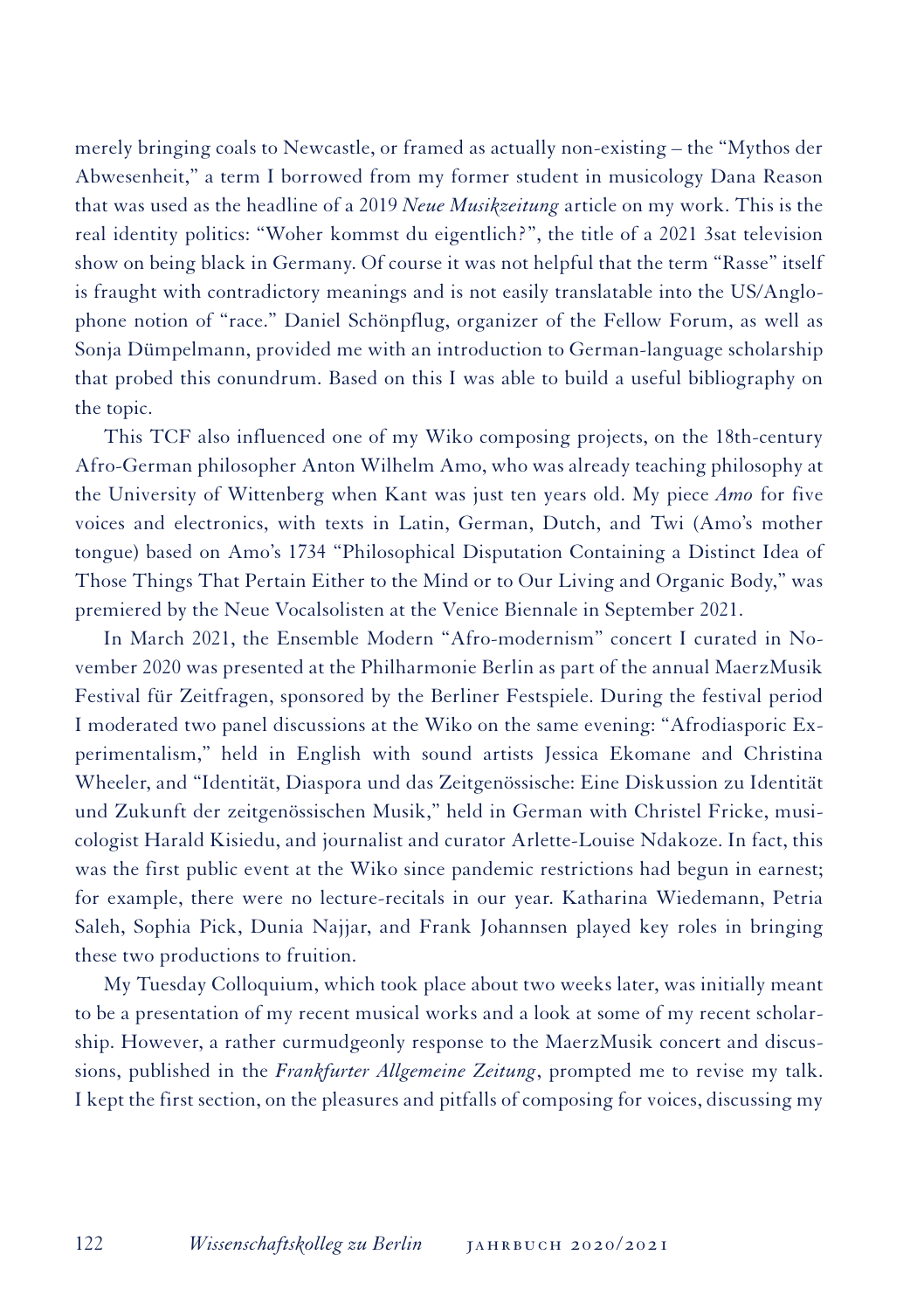use of rhetorical figures as algorithmic procedures, as influenced by Sister Miriam Joseph's *Shakespeare's Use of the Arts of Language* (1947). I then proceeded to examine issues in classical music that were brought up by the *FAZ* article, whose author used the concert to support his contention that discussions of race in classical music were nothing more than identity politics, an imported "amerikanische Problematik." *Par hasard*, Michel Lallement had just sent our German class another recent article from *Le Monde Diplomatique* by Stéphane Beaud and Gérard Noiriel, who claimed that the troubles in France around race were an artifact of "politiques identitaires," "l'Américanisation de la vie publique," and "un militantisme qui divise les classes populaires."

However, this seemed to be a classic case of projection. Despite decades of associations in Europe since 1976, and having lived on the continent for five years in the '80s, I had only seen one concert in all that time featuring the music of black classical contemporary composers. In fact, the Donaueschinger Musiktage, one of the most important contemporary music festivals in the world, had never programmed a black composer in its entire hundred-year history before October 2020, when a chamber work of mine, completed just before I arrived at the Wiko, was performed, along with works by two other black composers. At our November symposium, the former director of the Donaueschinger Musiktage publicly admitted this absence, a brave stance in my view. My Tuesday Colloquium used these recent events to reprise my view that to "present creative depth," as Patrick Chamoiseau, Jean Bernabé, and Raphaël Confiant declared in their 1993 book, *Éloge de la Creolité,* adopting a mental envelope of creolization would allow contemporary classical music to renounce its self-image as the celebration of a whiteness-based European sonic diaspora, an identity politics that, as with other addictions, operates with deadly effect. In this way, *Neue Musik* could become a true world music.

In addition to *Amo*, I wrote two other pieces, as well as four short articles. In October 2020, a 25-minute solo piano work, *Blombos Workshop*, premiered at the Skaņu Mežs festival in Riga, Latvia. The work took as its theme the backdating and de-Europeanization of the origin of the "human symbolic revolution" with the 1999 discovery in Blombos Cave in South Africa of an abstract drawing reliably dated at around 73,000 years old, as well as the vast, 100,000-year-old paint-making workshop from which it came. That same month, *Rainbow Family*, a recording of a work that premiered at IRCAM in Paris in 1984, was released, containing four pieces for interactive, improvising computers and human instrumentalists for which I wrote the software. These works were at least of historical interest, being among the earliest such works ever created. In February, *The Recombinant Trilogy*,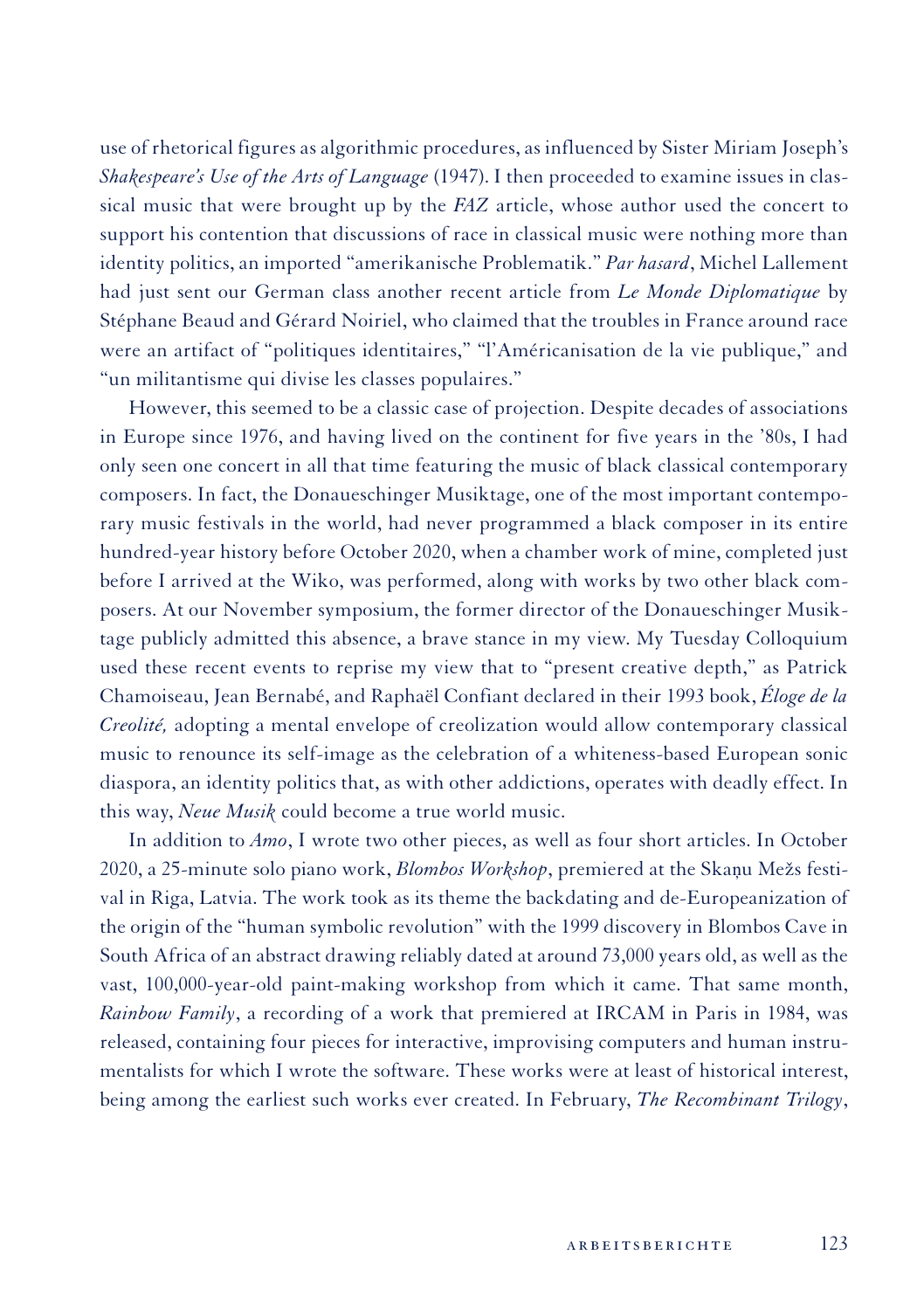an album of works for solo instrumentalist and spatialized computer-based timbral transformations written between 2013 and 2017, was released.

Another article I wrote at the Wiko, "I Can't Breathe: A Virtual Dialogue," discusses Austrian composer Georg Friedrich Haas's haunting work for solo trumpet, *I Can't Breathe*, which is dedicated not to George Floyd, but to Eric Garner, who in 2014 was placed in a chokehold on the street by a New York City policeman. Garner can be heard on a bystander's video urgently repeating the words "I can't breathe" eleven times before passing out and then passing away. Haas's work, written just after the birth of the Black Lives Matter organization, and well before the concept of Black Lives Matter came to international prominence, raises a number of important questions about the response of the international new music community to the increasingly multicultural and multiracial, i.e., creolized, societies in which its performances, curatorial directions, and critical, historical, and philosophical inquiries are being presented.

I also fulfilled a commission from the Guggenheim Museum for a short catalog essay, "Why Did Kandinsky Improvise?" The article asked why so little had been written by scholars about Kandinsky's involvement with improvisation, despite his lasting influence on generations of writers, painters, musicians, and electronic media artists working with abstraction through improvisative methodologies. It turned out, for example, that his love of Cézanne and the Impressionists probably had more to do with his interest in improvisation than, say, his association with composers such as Schoenberg. My speculation is that Kandinsky's interest in the spiritual aspect of his process of painting *Improvisations* could be traced to the eighteenth-century German aesthetic conceit of *Begeisterung*. 1, 2 The

<sup>1</sup> For a discussion of *Begeisterung*, the sketch, and improvisation in Beethoven, see Richard Kramer, "The Sketch Itself," in *Beethoven's Compositional Process*, ed. William Kinderman (Lincoln: University of Nebraska Press, 1991), pp. 3–5. For a discussion of Immanuel Kant's aesthetics of *Begeisterung*, see Edgar Landgraf, "Der Geist der Begeisterung: Kommunikationsparadoxien und ihre Entfaltung in Ästhetik und Poetik des späten 18. Jahrhunderts und bei Joseph von Eichendorff" (PhD diss., The Johns Hopkins University, 1998).

<sup>2</sup> "Die Fantasien von großen Meistern, besonders die, welche aus seiner gewissen Fülle der Empfindung und in dem Feuer der Begeisterung gespielt werden, sind oft, wie die ersten Entwürfe der Zeichner, Werke von ausnehmender Kraft und Schönheit, die bey einer gelassenen Gemütslage nicht so könnten verfertiget werden." Johann Georg Sulzer, "Fantasieren; Fantasie," in *Allgemeine Theorie der Schönen Künste*. *Erster Theil* (Leipzig: M. G. Weidemanns Erben und Reich, 1771), p. 368, https://www.deutschestextarchiv.de/sulzer\_theorie01\_1771.